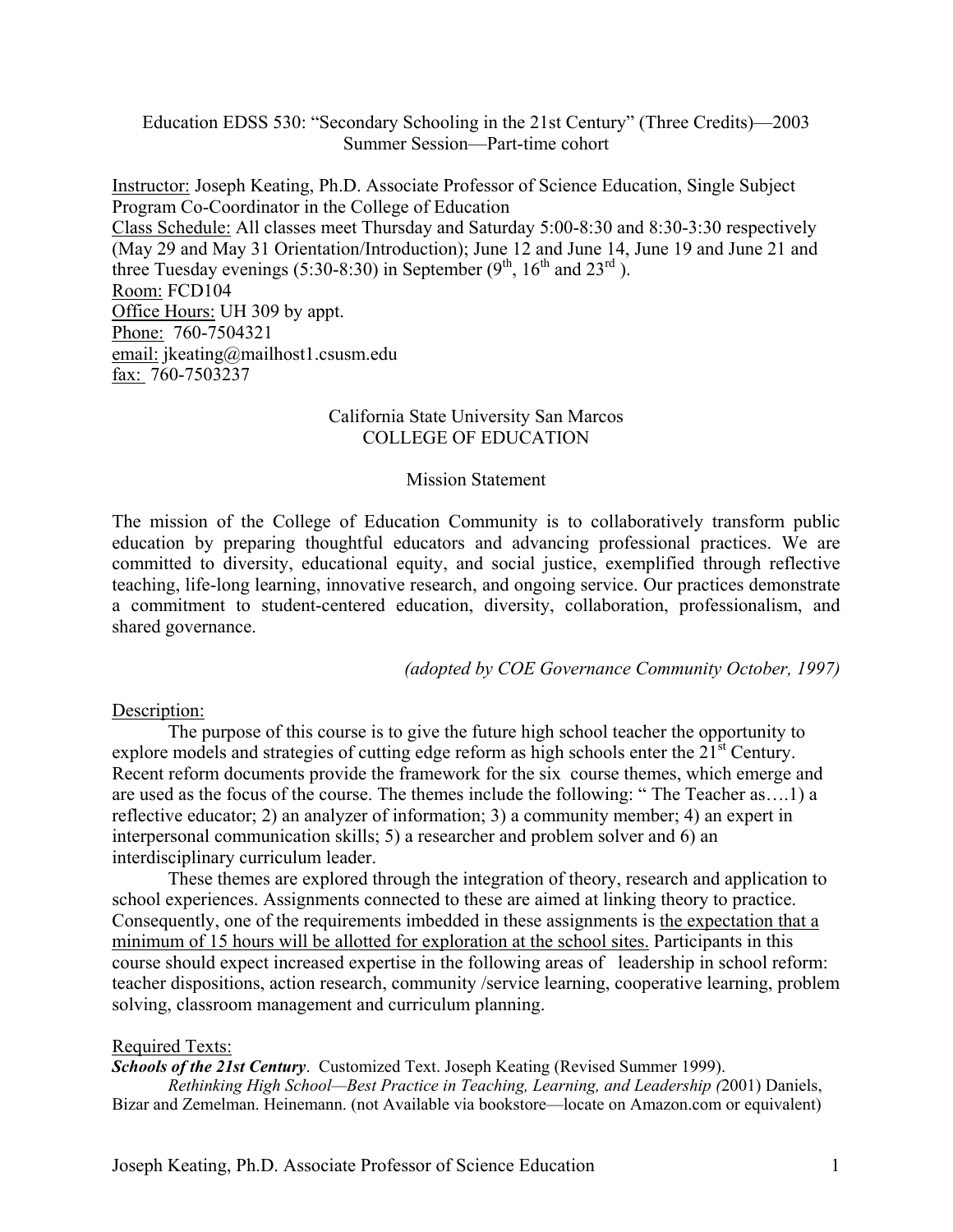*Aiming High* (2001). Task Force. California Department of Education.

*Observation Skills for Effective Teaching (2000))* Gary Borich, *(Merrill)* to be used in EDSS 511 also

#### **Additional Readings: recommended but not required**

*Second To None: A Vision of the New California High School* (California Task Force) (1994). *The Good High School--Portraits of Character and Culture (Harper)* Sarah Lawrence Lightfoot

# (1983).

*Classroom Instruction that Works..Research Based Strategies for Increasing Student Achievement (2001)* Marzano, Pickering and Polluck. American Association for Curriculum Development.

Objectives: upon completion of this course the candidate will be able to demonstrate knowledge, understanding, appreciation and practical skills for applying.......

1. characteristics (dispositions—see description under assignments) and practices (strategies) of the reformed 21st Century high school teacher;

2. community connections such as relationships with parents, service-learning, and school to career

3. specific strategies related to inclusive education: problem solving/creative thinking, cooperative learning, classroom management and SDAIE;

4. research in teaching and learning: action research;

5. observation/reflection as an integral part of practice.

#### **Teacher Performance Expectation (TPE) Competencies:**

This course is designed to help teachers seeking the Single Subject Credential to develop the skills, knowledge, and attitudes necessary to assist schools and district in implementing an effective programs for all students. The successful candidate will be able to merge theory and practice in order to realize a comprehensive and extensive educational program for all students. The following TPE's are addressed and evaluated directly or indirectly in this course:

Primary Emphasis

TPE 1B Specific Pedagogical skills for Subject Matter

- TPE 2 Monitoring students during instruction
- TPE 7 Teaching English Language Learners
- TPE 11 Social Environment

Secondary Emphasis:

TPE 5 Student Engagement

TPE 8 Learning about students

TPE 12 Professional, Legal and ethical obligations

#### **Course Schedule and Related Readings:**

 Assignments will be completed when due for both group and individual efforts. Session Tentative Topic Readings and Assignments Due

#1-4 (May 29, Thursday May 31, Saturday)

Orientation: Introduction to Cooperative Learning through Communication Skills Games #1 (Verbal/Non-Verbal Communication) and Inquiry/Problem Solving through Problem Solving Skills Game #1 (Gum Drop Towers); Syllabus/Program considerations **Assignments due next time:**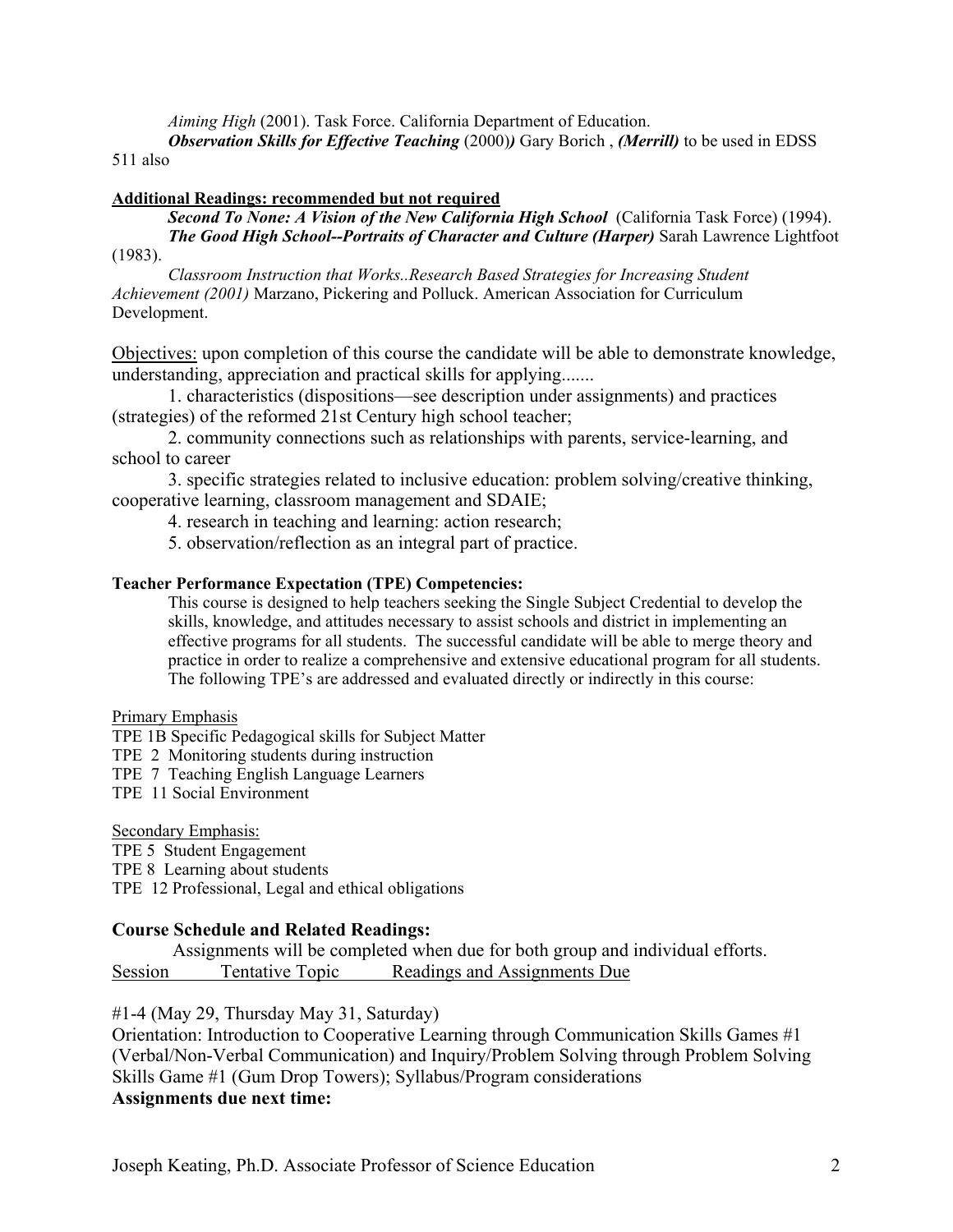- 1) Read introduction, final overview and assigned chapter of Jigsaw on "Rethinking High Schools (Best Practices)" Reflective Reading Log
- 2) Read "Dispositional Skills of High School Teachers" see syllabus : Prompt: Rate yourself and justify for each of the dispositions
- 3) Read Cooperative Learning pp. 299-329 article in Customized Text: Prompt: What do you see as strengths and challenges to cooperative learning? (no log)
- 4) Read "Dine Philosophy of Learning" p199 (Benally): Prompt: How can (should) spirituality be part of your teaching? (no log)
- 5) Read "Synthesis of research…reflective thinking" p3 Prompt: How would you integrate reflection into your practice? (no log)

# #5 (June 12, Thursday)

- 1) Second to None—Discussion/Video
- 2) "Rethinking High Schools (Best Practices)" Jigsaw Discussion
- 3) Discussion of Prompts on Spirituality, Reflective Practice, Cooperative Learning and their relationship to dispositional skills of teachers
- 4) Closure/Questions Quickwrite

# **Assignments due next time:**

 1) Read Article on Action Research in class "A Collaborative Action Research Model…" (Keating and Baldwin) in Customized Text p137-169: Reflective Reading Log

# #6, #7, #8 (June 14, Saturday)

- **1)** Introduction to the "Teacher as a Researcher": School Culture/ Ethnographic Study Assignment Overview/explanation
- **2)** Introduction to Classroom Observations (Borich)
- **3)** Cooperative Learning Communication Skills Game #2 Epstein's Five Stage Rocket
- **4)** Introduction to Inquiry / Problem Solving #2: Superlinks
- **5)** Closure/Questions/Quickwrite

# **Assignments due next time:**

- 1) Read Borich Chapter One and Two: Reflective Reading Logs
- 2) Read article on Service Learning in Customized text "Incorporating Service Learning into a High School…"(Keating) p35 (Reflective Reading Log)
- 3) Read pp.173-191 (Introduction to Problem Solving Model) Prompt: Write out a brief one paragraph description of an activity that involves problem solving that you could use within your discipline.

# #9 (June 19, Thursday)

1) Service Learning, School- to- Career/ Parental involvement and evaluation of this process: Action Research: Project Overview/ explanation/customized text examples (Lesson Planning overview)

2)Borich Ch 1-2 Discussion

- 3)Discussion of Problem Solving Prompt
- 4) Research findings from best practices (strategies)
- 5)Closure/Questions/Quickwrite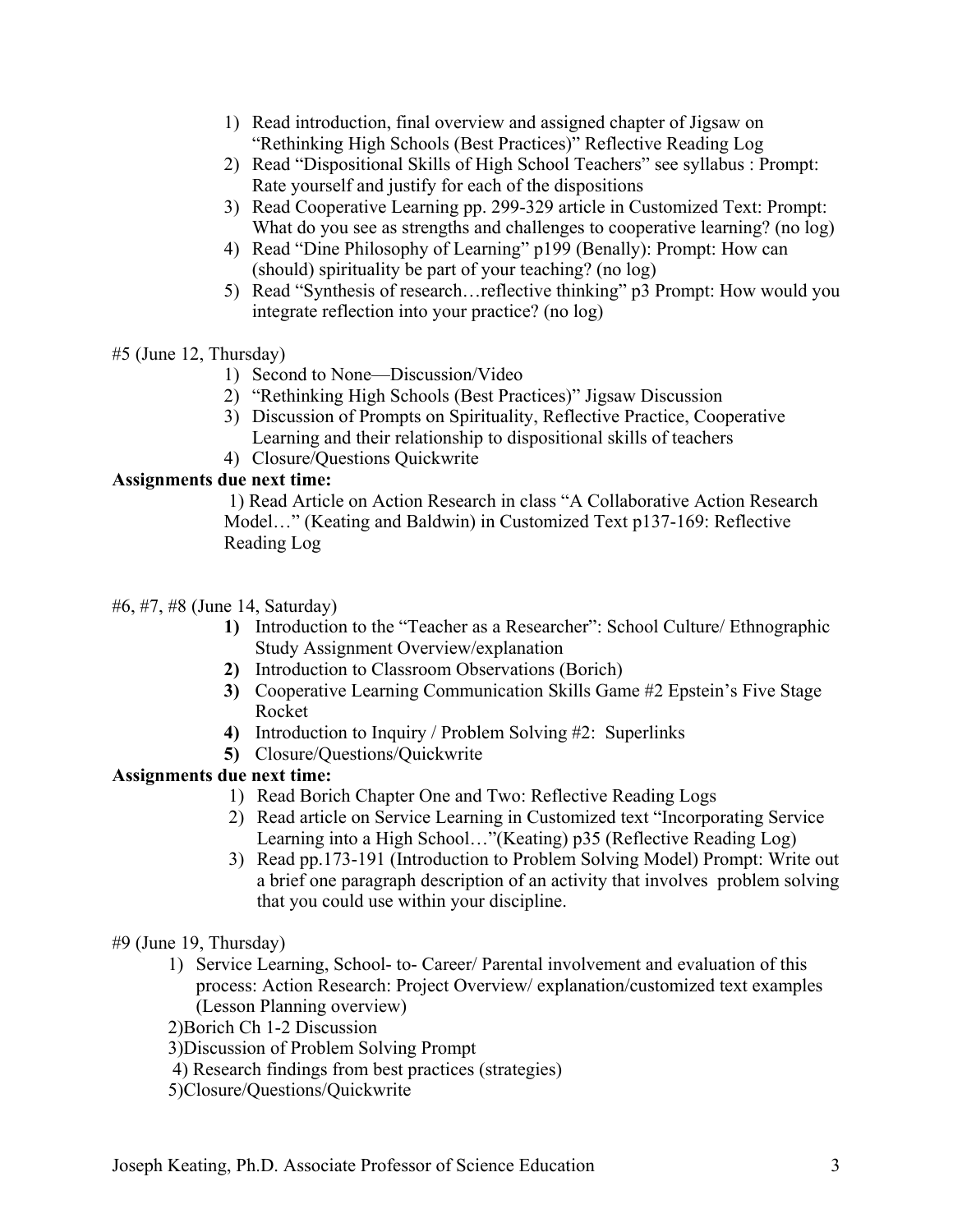## **Assignments due next time**:

- 1) Read Borich Chapter Three and Four: Reading Logs
- 2) Ethnographic Group Study of School Site: oral and written report due

## #10,11,12 (June 21, Saturday)

- 1) Discussion of Borich in Chapter 3 and 4 (Observational Group Research Assignment)
- 2) Introduction to Specifically Designed Academic Instruction in English (SDAIE)— Modeling/Discussion/Prep for Lesson
- 3) Cooperative Learning Communication Skills Game #3 (Leader of the Pack)
- 4) Ethnographic study presentations
- 5) Closure/Questions/Quickwrite

## **Assignments due next time:**: (For Fall Classes)

1) Observational Group Research Assignment (Borich from Chapters 3, 4 and Jigsaw of one of these Lens Chapters: Lesson Clarity, Classroom Management, Task Orientation, Student Engagement and Student Success)

2)Jigsaw of assigned Journal articles in Customized Text (written reflective journal

3) Service-Learning and Action Research Written report and Oral Presentation

#13 (September 9, Tuesday 5:30-8:30)

1) Classroom Management overview-- models/simulations

2) Proposed lesson planning activities for first days of class

3) Class time to for expert group to prepare for jigsaw presentation of journal articles

4) Closure/Questions/Quickwrite

# **Assignments due next time:**

- 1) Observational Group Research Assignment (Borich)
- 2) Jigsaw of assigned Journal articles in Customized Text

#14(September16, Tuesday 5:30-8:30)

1) Observational Group Research Assignment Presentation (Borich)

2) Preparation time for presentation (service learning/action research

3) Jigsaw of assigned Journal articles from Customized Text (group presentation)

3) Closure/Questions/Quickwrite

## **Assignments due next time:**

1) Presentation of Service-Learning/Action Research Project

#15 (September 23, Tuesday 5:30-8:30)

1) Cooperative Learning Model overview (review)

- 2) Presentation of Service-Learning/Action Research Project
- 3) Debrief Course

# **Overview of Assignments**: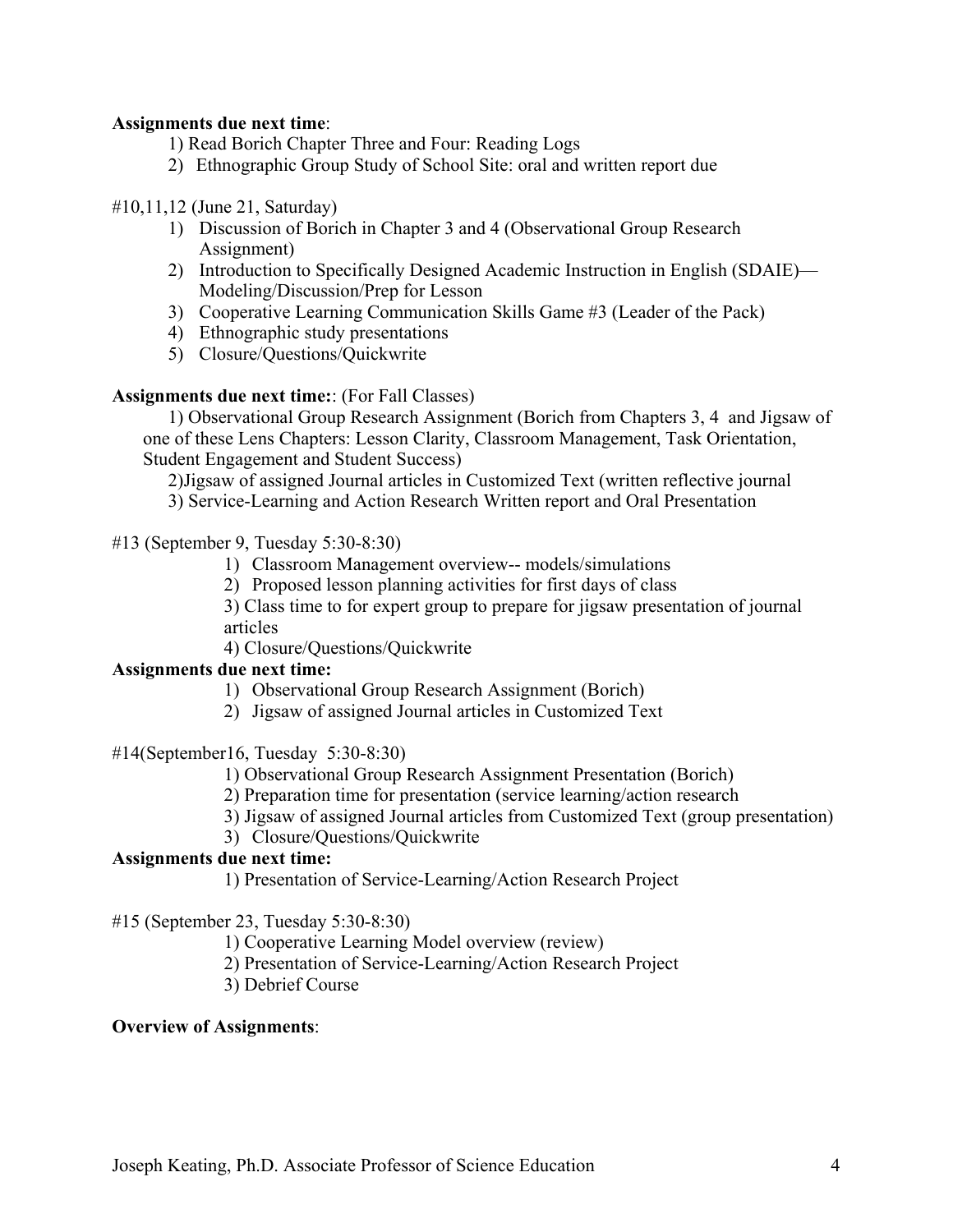- Specific details of each assignment are included below as well as in the text and will be given in class at the appropriate time: a grading sheet will be used to keep track of these
- Expectations are that are assignments will be professionally done (i.e. typed and at the highest quality level representative of graduate work)
- Citations should always be used when utilizing information from another source
- punctuality and attendance is essential and missed assignments and classes will be excused only for highly unusual circumstances. Any assignments that could be made up from missed days (not all could since they are group and interactive) will only count a maximum of 1/2 the possible maximum value since discussion/reflection of these assignments in class is an essential part of the process.

## **Brief Synopsis of each assignment:**

#### **#1 Teacher Dispositions:**

A variety of practitioner and university research suggests the importance of linking affective objectives (feelings, attitudes, values, and social behaviors) to all cognitive objectives (mental operations, content knowledge) in all subject areas (Roberts and Kellough, 2000). Krathwohl, Bloom and Masia (1964) developed a useful taxonomy for teachers to use in defining and implementing affective objectives. These student behaviors are hierarchical from least internalized to most internalized: 1) receiving; 2) responding; 3) valuing; 4) organizing; 5) internalizing and acting. There is a correlation between students' academic success and the degree to which teachers incorporate these affective objectives (Roberts and Kellough, 2000; Baldwin, Keating and Bachman, 2003).

In order for teachers to facilitate and integrate these affective expectations into their own teaching, it is essential that they demonstrate corresponding personal attributes (characteristics, qualities) in their own learning. In light of this, it is critical for pre-service teachers to be given an overall dispositional model (a range of these personal attributes) that can be used by them, as future teachers, and that illustrates the importance of and encourages the practice of these attributes. This dispositional model generally reflects the high expectations of quality teaching such as enthusiasm, positive attitudes, positive interactions and supportive interpersonal relationships within the teaching environment. In summary, there is a general consensus within the educational community that these attributes are considered highly desirable professional qualities in teachers (with an obvious range of individual manifestations) that will assist in promoting successful teaching and learning outcomes (Stone, 2002; McEwan, 2002; Dewey, **1910).** 

#### **Scoring Criteria**

Each of these seven attributes will be scored on a 4-point rubric and then averaged (to be 10% of the course grade). Demonstrated improvement for an individual in any area will be used as a strong consideration in the scoring of these attributes. Peer input and intermediate conferences will assist in formative assessments.

4 = **Exceeds expectations:** Student has demonstrated an especially high level of functioning with respect to this attribute (no sub par examples)

3 = **Meets expectations:** Student has demonstrated an acceptable level of functioning with respect to this attribute (some qualities may be high while others are more limited; while there is room for continued growth, this student is generally solid; no concerns exist)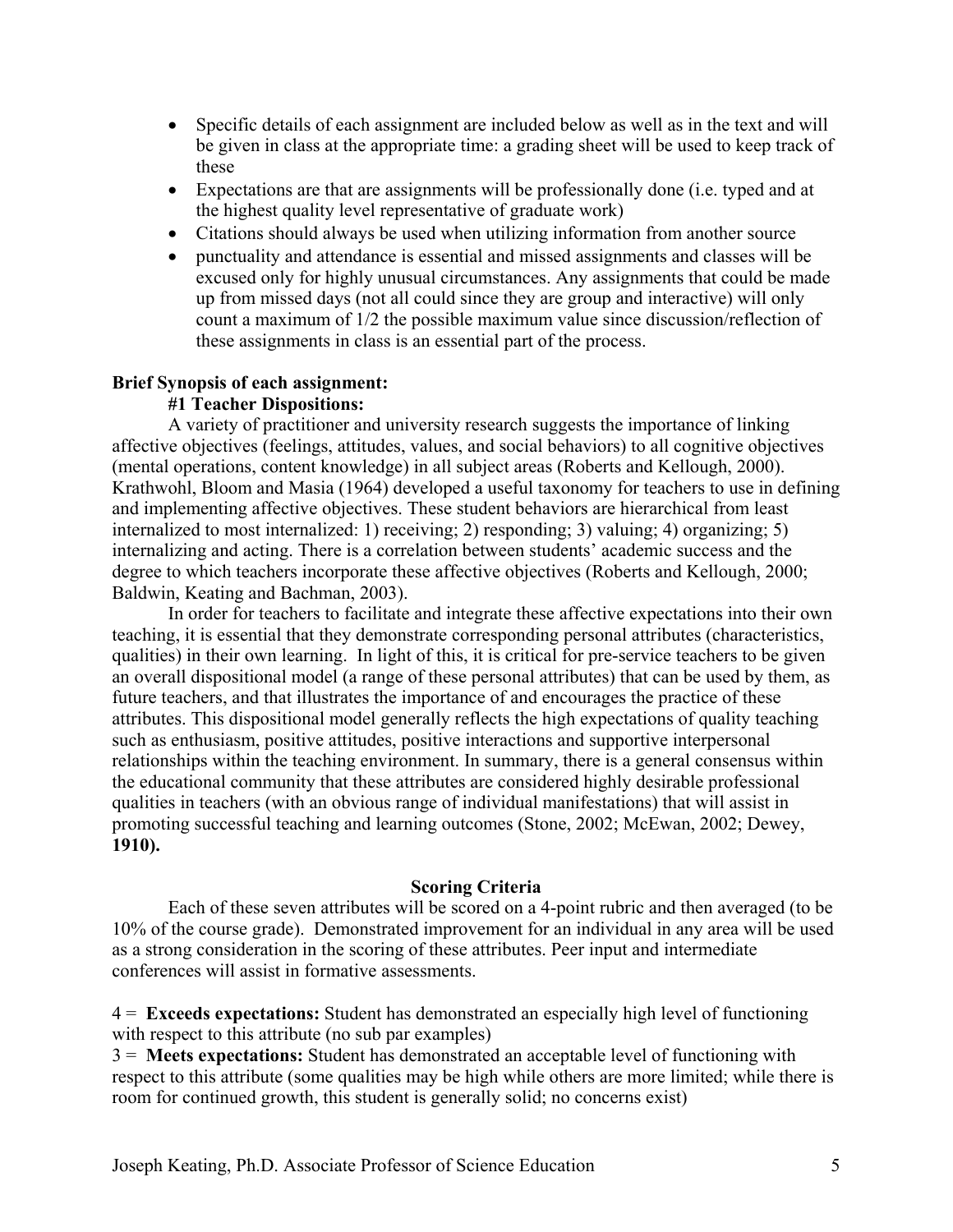2 = **Below expectations**: Student has demonstrated inconsistent levels of functioning with respect to this attribute; the student is on his/her way to meeting expectations, but needs time or a conscientious focus on this attribute in order to do so (numerous limitations or examples noted) 1 = **Well below expectations**: Student has demonstrated a low level of functioning with respect to this attribute (serious overall limitations noted in this area)

## **Generally Accepted Attributes of Highly Effective Teachers (as seen in pre-service programs)**

(Roberts and Kellough, 2000; Stone, 2002; McEwan, 2002; Baldwin, Keating and Bachman, 2003; Johnson and Johnson, 1994; COE Mission Statement, 1997)

The following will be used as a guideline to assess the level of attainment (and progress) in demonstrating these attributes.

- 1) **General classroom attendance, promptness, and participation:** is on time, respects time boundaries (breaks, etc.), regularly attends class, and actively participates.
- 2) **Attention to classroom discussion protocols** (per Epstein's Five Stage Rocket)**:** respects time limitations, recognizes and respects the perspectives of fellow classmates, gives wait time, listens actively, uses non-interruptive skills, mediates disagreements by working to understand others' perspectives and finding common ground, genuinely encourages all to participate.
- 3) **Social and cooperative skills (as illustrated in cooperative projects)**: assumes responsibility of one's roles, is open to consensus and mediation, effectively communicates ideas, attends group meetings, is dependable, respects others' ideas, expects quality work from self and colleagues, manages time effectively, uses organizational skills and leadership skills, is assertive but not aggressive, uses reflection as a means of evaluation, motivates and offers positive reinforcement to others.
- 4) **Attention to assignments:** meets time deadlines, produces quality products, responds cooperatively to constructive criticism, uses rubrics or other stipulated criteria to shape an assignment, prioritizes tasks and performs/supervises several tasks at once.
- 5) **General classroom demeanor:** is professional, creative, kind, sensitive, respectful, has a sense of humor, is supportive of fellow classmates and instructors; recognizes others' perspectives as valid and works to include all "voices" in the classroom; is aware of and responsive to issues and behaviors that might marginalize colleagues in the classroom.
- 6) **Flexibility:** is responsive when reasonable adjustments to the syllabus, curriculum, schedule, and school site assignments become necessary (common to the educational arena); can work through frustrations by problem-solving with others and not letting emotional responses dominate or impair thinking; "bounces" back easily; can work calmly under stress.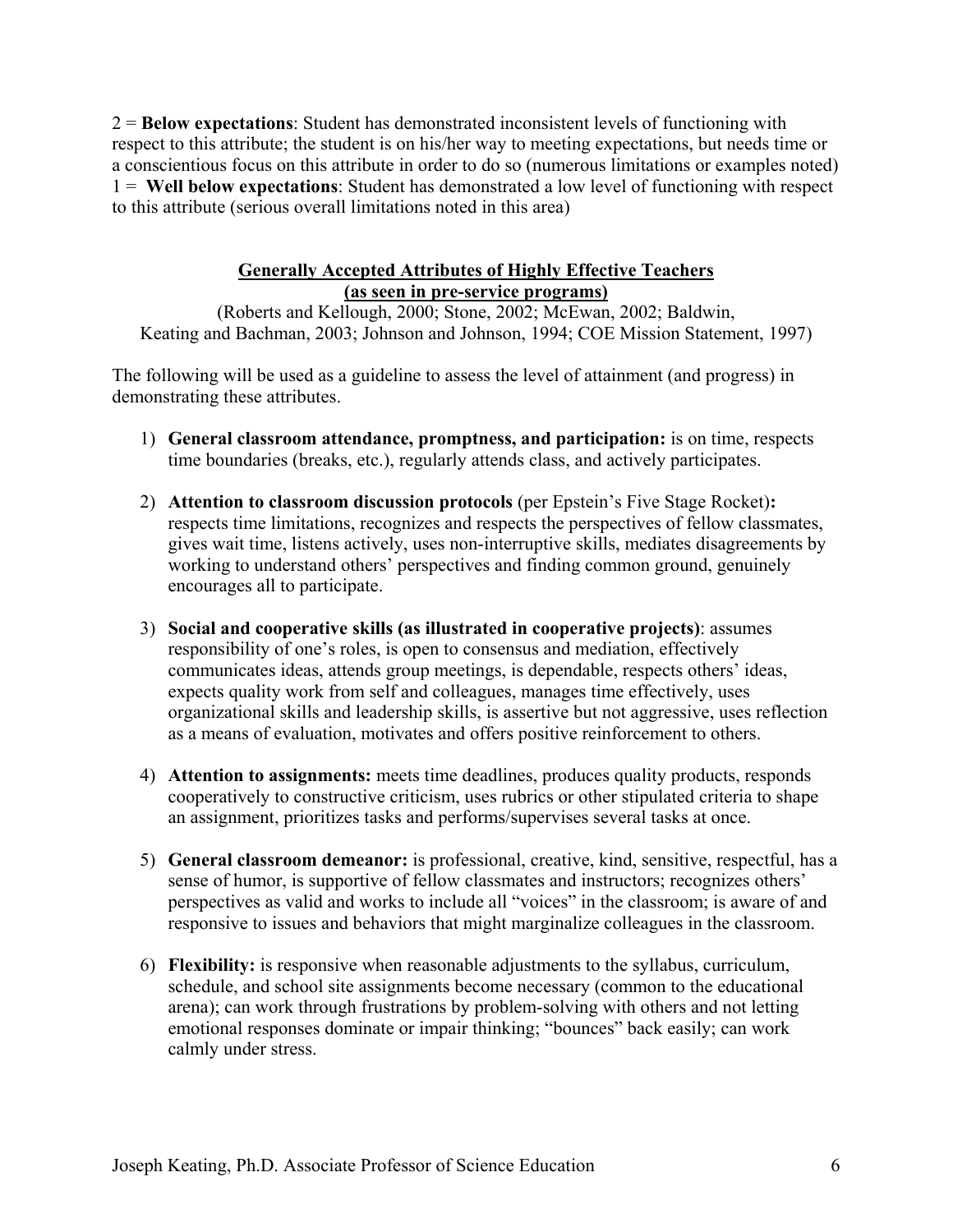7) **Openness to and enthusiasm for learning:** can engage with a variety of educational ideas with an open mind and a sense of exploration; demonstrates passion for and metacognition of learning across the curriculum and within discipline areas; takes advantage of learning opportunities and seeks out additional opportunities for learning.

**#2 Problem Solving (Competitive/Non-competitive Model):** the value of problem solving is demonstrated and discussed through two open ended problems completed in class: Gum Drop Towers and Superlinks. These will model the competitive-non-competitive model that can be effectively applied to a high school classroom. In addition, this will be linked to a later reading assignment (Keating, A Problem Solving Model, Customized text) will ask the student to design his or her own problem solving assignment for his or her discipline. Description details will be provided in class.

**#3 Cooperative Learning Simulation Games:** Three classroom simulation games will be demonstrated and completed in class that will assist in developing those skills and protocols essential to working effectively in a cooperative team both as a participant during this program and with one's own students. These are called: Epstein's Five Stage Rocket, Verbal –Non-Verbal Communication and Leader of the Pack. Description details will be provided in class.

**#4 School Ethnographic Study Presentation:** Students will select a school site and as a team design a plan to visit the site in order to collect data and information from a variety of sources that might include: interviews, observations, documents, surveys, video/still photography etc. Using this information they will present a cohesive ethnographic overview of that school site for other members of the class. This presentation (both written and oral) has the multiple purpose of: jigsawing information about areas schools and introducing the student to the process and value of ethnographic and (or) action research. Other assignments will build on this foundation in teacher lead research including the Borich Observational Study and the Action Research as part of the Service-learning project. Description details will be provided in class.

**#5 Reflective Reading Logs and (or) Prompts:** Students will reflect on a variety of reading assignments and respond with either a written reading log (description details provided in class) or as a response to a prompt associated with that reading (description details provided in class). Rubrics will be used to evaluate student responses to both the logs and the prompts---the purpose of which is to model evaluation techniques that can be applied to one's own student journals.

## #6 **Service Learning/Action Research Project oral presentation and written report**:

In teams as individuals students will explore the feasibility of integrating community servicelearning to a particular school site. A variety of resources such as Maryland Best Practices in Service-Learning will be used as a basis to understand how service-learning is effectively implemented in high schools. This assignment also includes exploration and investigation of (any) existing school programs as well as availability of community resources (parents, businesses and individuals) that might assist in implementing or upgrading service-learning as part of the regular school curriculum. The final outcome of this assignment will be a group or individual oral presentation and written report that includes and implementation curriculum plan for service learning and an action research proposal ( introduced in Assignment #4 Ethnographic Study) that could be used to evaluate the effectiveness of the curriculum plan if implemented. Description details will be provided in class.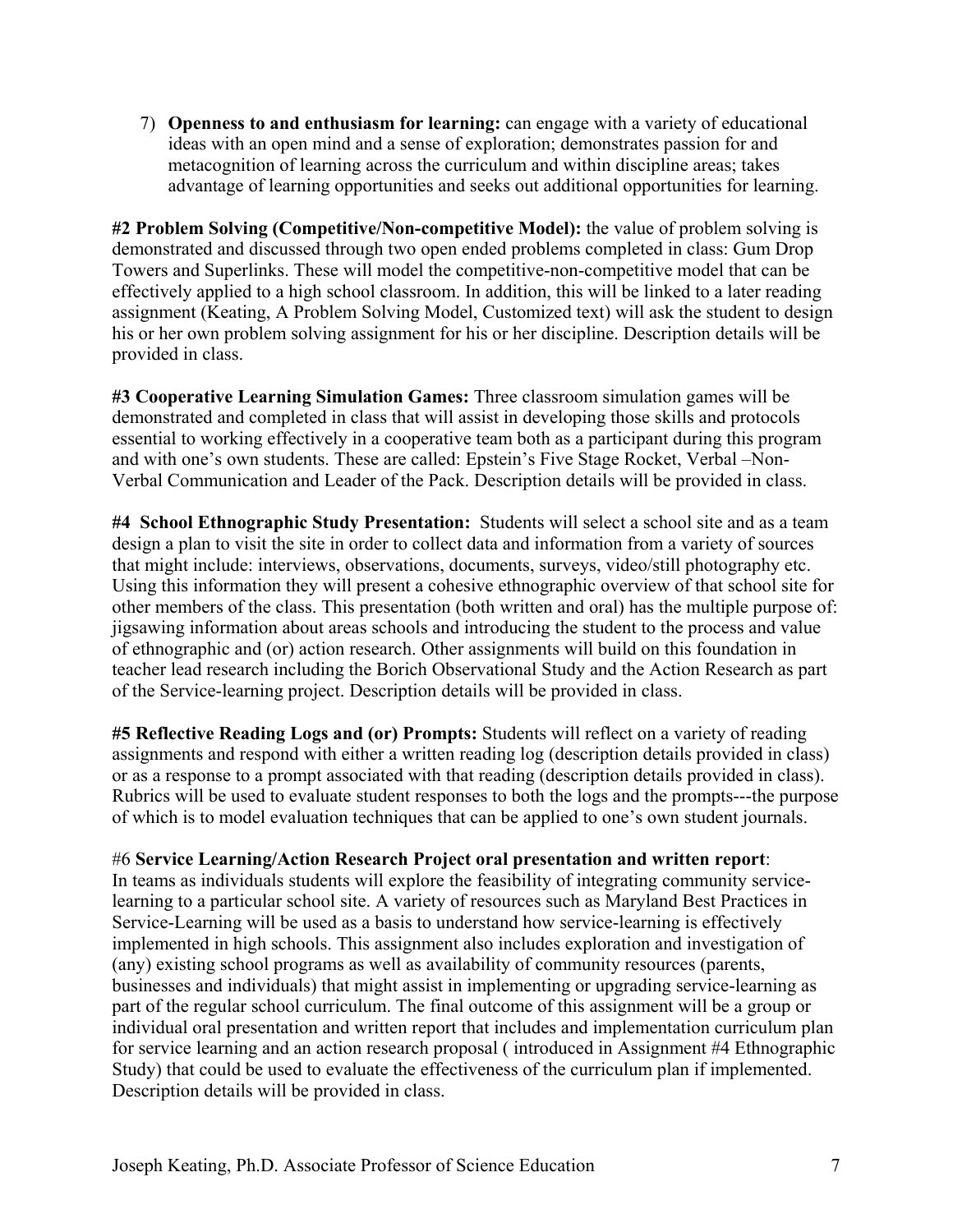**#7 Attendance/Participation:** see Teacher dispositions and attendance expectations

#8 **Borich Classroom Observation Assignment:** This assignment builds on skills and knowledge in the area of teacher-research (action research) applied and integrated in the School Ethnographic Study (#4) and Service-learning/Action Research Project(#6). In this assignment the student will have the opportunity to practice a variety of observation/data collecting techniques as discussed in the Borich reading assignments. They will work in teams that focus on one lense to gather, analyze and synthesize data gained from these classroom observations and present their findings in both an oral and written format. Each of five teams will present findings from five of the eight lenses discussed in Borich (in EDSS 531 the other three will be explored). Description details will be provided in class.

#9 **Jigsaw on text by Daniels et al: "Rethinking High Schools (Best Practices)"**: This assignment models the Jigsaw 2 model per Slavin (1995). Students will read introduction and final overview chapter plus assigned one. They will meet with others that have read these (expert group) and make a short oral presentation to the whole class (main group) in order to "teach" and evaluate the understanding of the concepts found in the assigned chapter. The purpose of this assignment is to: 1) model Jigsaw 1 and 2; 2) demonstrate/ mode a method of making students responsible for learning and teaching concepts to fellow classmates; 3) overviewing large amounts of information in a relatively short time frame.

**#10 Quickwrites:** An effective authentic evaluation method for the teacher and the student to determine what has and what has not been learned. At the conclusion of some classes students will be asked to write a brief overview of: 1) what they learned in class that day; 2) what questions they need answered; 3) general comments (mechanism to thank teacher or ask for assistance). The instructor can use the student responses to this Quickwrite as a basis to review the last class, answer common questions (in class) or specific questions to the individual student (on the paper).

**#11 Directorships: (optional extra credit)** Students will select classroom specific roles/responsibilities, assuming the leadership for the year in assisting all members of the cohort in some educational or social function. Specific details and available directorships will be discussed in class. This assignment has multiple purposes all readily transferable to the high school classroom setting that include teaching responsibility, leadership and social accountability. It is directly linked to the teacher dispositional assignment (# 1).

# **Point Values of Assignments (see also grade sheet)**

- **1)** Teacher Dispositional Skills (Instructor, Student and Peer input) (10 pts.)
- **2)** Problem Solving: (Gum Drop Towers and Superlinks) (10 pts.)
- **3)** Cooperative Learning Simulation Games (three) (10 pts)
- 4) School Ethnographic Study Group Presentation (10 pts.)
- 5) Reflective Reading Logs and Prompts (Journals) (20 pts.)
- 6) Service Learning/Action Research Project oral presentation and written report (15 pts.)
- 7) Attendance/Participation (15 pts.)
- 8) Borich Classroom Observation Assignment (10 pts.)